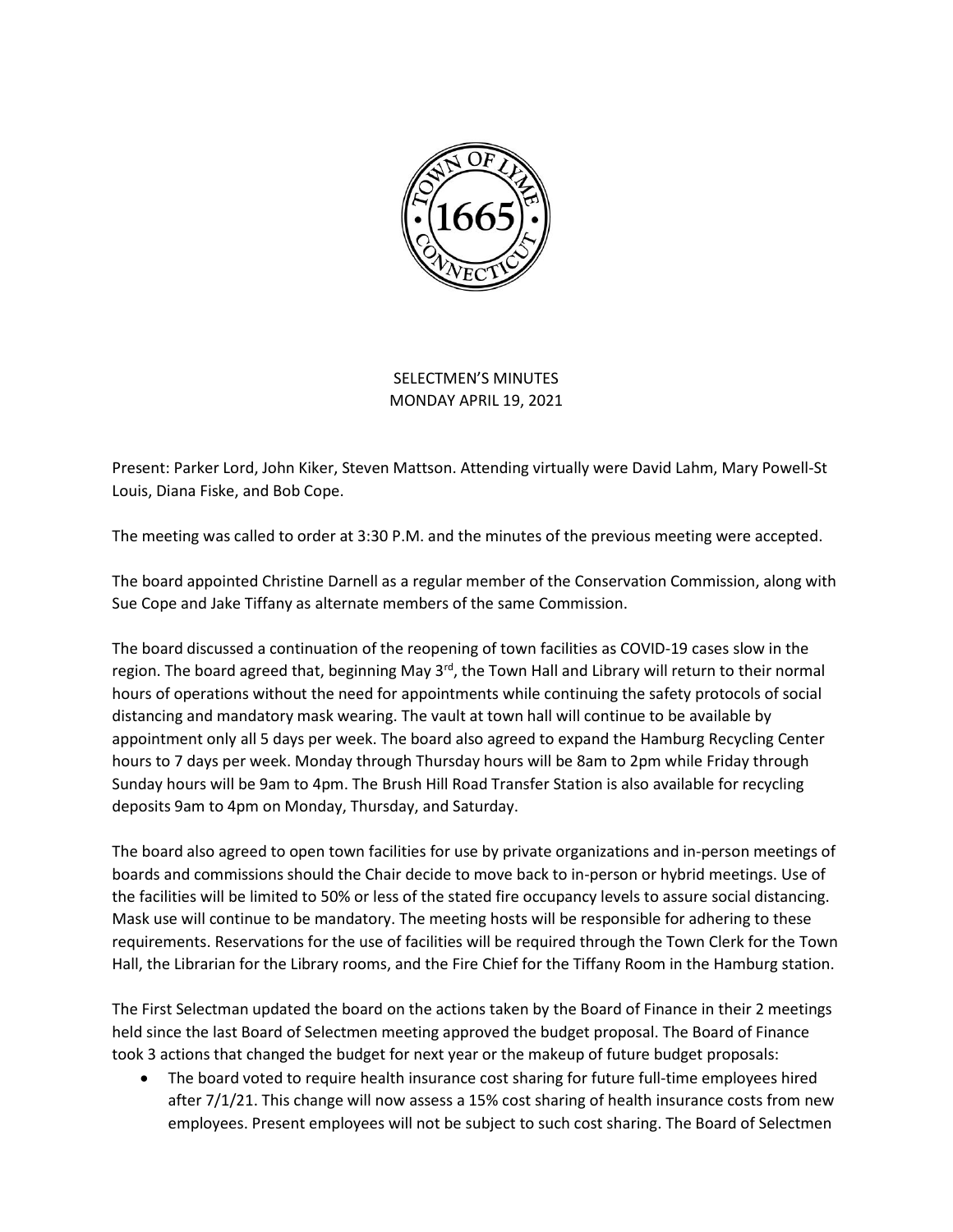was tasked with rewriting the Employee Handbook to reflect this and other changes before the new policy can take effect.

- Savings to the Open Space Reserve Fund for next year were reduced from \$467,000 to \$75,000.
- The goal for the Open Space Reserve Fund was lowered from \$1,000,000 to \$500,000. Therefore, no additional contributions to the Open Space Reserve Fund will be included in future budget proposals as the lower goal has been satisfied.

Selectman Lord, Chair of the Open Space Committee, disagreed with this action as it reduces the potential for the Town to be a participant in negotiations for properties that may become available and may result in property tax increases to fund a major purchase beyond the level needed should the town have a larger reserve. Selectman Lord also observed that the Plan of Conservation and Development prioritizes Open Space protection, and this action goes against the plan's intent thereby conflicting with the direction of the residents.

With these modifications, the Board of Finance approved the budget for presentation to the voters at a Public Hearing scheduled for April 27<sup>th</sup> and open, virtually, to all voters and residents.

The board continue its planning for the Annual Town Meeting tentatively scheduled for May 19. Following Region #18 passage of the school budget at referendum on May  $3<sup>rd</sup>$  the town will communicate the details of the meeting, the agenda items and the final budget put forward for approval by the Board of Finance.

As part of this planning, the Board of Selectman approved, by motion from Selectman Kiker and second by Selectman Lord, 2 ordinances for town meeting approval. The first ordinance will make the Treasurer's position an appointed position rather than an elected position. This is being considered to allow for this important position to be filled by competent candidates from outside of Lyme should a resident not be available. The second ordinance adjusts the method for applying for mooring permits in the waters of Lyme to allow for an on-line application process.

The board then held a blind drawing for the 4 available mooring permits this year. 26 applications were submitted. The numbers drawn in order were #21, #14, #3, and #1. These results will be communicated to the Town Clerk and the Harbor Master for communication to the lucky and unlucky applicants.

The board was made aware of a CT Department of Transportation project that will affect traffic in Lyme this summer. The project replaces 2 bridges on Route 82 in Salem and will require a detour of Route 82 traffic onto Route 156 and Salem Road. Detours are scheduled to begin on June 19 and end on August 22. Selectman Kiker will communicate this on the town website and social media so residents will be aware.

The board was also updated on the on-going legal dispute with the Marchesi family concerning the terminus of Brockway Ferry Road. The plaintiffs have filed large discovery and interrogatory requests of the town that will require substantial effort to comply with and incur legal costs as the town defends the lawsuit … again.